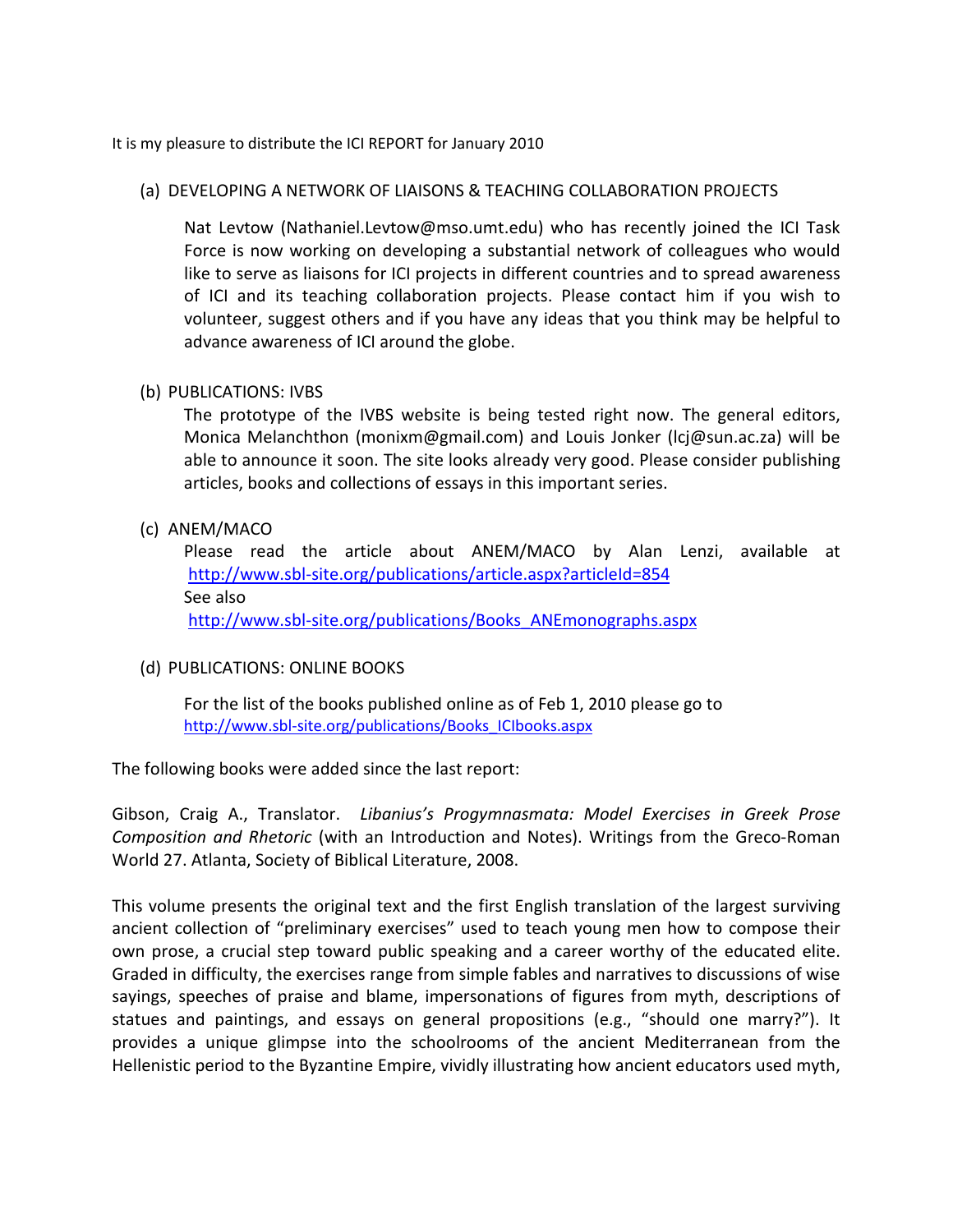history, and popular ethics to shape their students' characters as they sharpened their ability to think, write, and speak.

Haber, Susan. *"They Shall Purify Themselves": Essays on Purity in Early Judaism*. Edited by Adele Reinhartz. Early Judaism and Its Literature 24. Atlanta: Society of Biblical Literature, 2008.

Recent decades have witnessed numerous studies of the role of purity in early Judaism, from ancient Israel to the rabbinic period, covering a variety of topics and approaches. The essays in this volume address three less-studied areas of this broader field: the connection, if any, between purity and the synagogue; Jesus' observance of purity laws; and women's relationships with purity in the first century. By providing a new perspective on the role of purity in first-century Judaism, this stimulating and refreshing collection illuminates ancient practice and informs our understanding of the role of purity in the contemporary world.

Heil, John Paul. *Ephesians: Empowerment to Walk in Love for the Unity of All in Christ*. Studies in Biblical Literature 13. Atlanta, Society of Biblical Literature, 2007.

This book analyzes Paul's Letter to the Ephesians and demonstrates that the Letter's implied audience heard its individual units as a rich and complex pattern of chiastic structures. It shows that, not only is the entire Letter arranged in fifteen units that function as a comprehensive chiastic structure, but that each of these fifteen units in turn exhibits its own chiastic structure. By attending carefully to the structure and rhetoric of Ephesians, this work demonstrates how the implied audience is persuaded and empowered by the progression of the Letter to "walk in love" and so contribute to the cosmic unity of all things in Christ.

Mandolfo, Carleen R. *Daughter Zion Talks Back to the Prophets: A Dialogic Theology of the Book of Lamentations*. Semeia Studies 58. Atlanta: Society of Biblical Literature, 2006. (160 pages, 1.2 MB)

Daughter Zion Talks Back to the Prophets offers a new theological reading of the book of Lamentations by putting the female voice of chapters 1–2 into dialogue with the divine voice of prophetic texts in which God represents the people Israel as his wife and indicts them/her for being unfaithful to him. In Lamentations 1–2 we hear the "wife" talk back, and from her words we get an entirely different picture of the conflict showcased through this marriage metaphor. Mandolfo thus presents a feminist challenge to biblical hegemony and patriarchy and reconstrues biblical authority to contribute to the theological concerns of a postcolonial world.

Neufeld, Dietmar, ed. *The Social Sciences and Biblical Translation*. Symposium Series 41. Atlanta: Society of Biblical Literature, 2008.

The Bible is an ancient book, written in a language other than English, describing social and cultural situations incongruent with modern sensibilities. To help readers bridge these gaps, this work examines the translation and interpretation of a set of biblical texts from the perspectives of cultural anthropology and the social sciences. The introduction deals with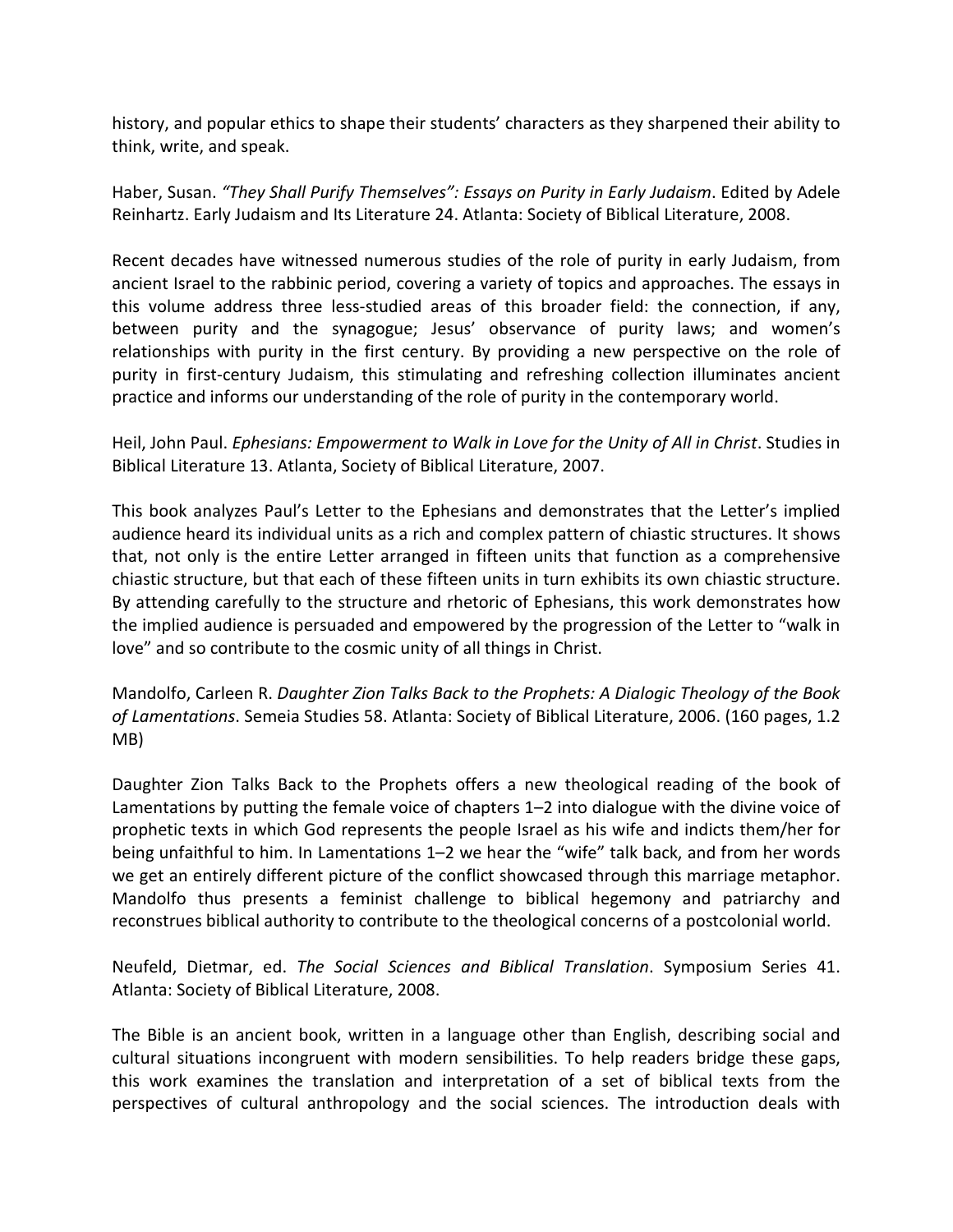methodological issues, enabling readers to recognize the differences in translation when words, sentences, and ideas are part of ancient social and cultural systems that shape meaning. The following essays demonstrate how Bible translations can be culturally sensitive, take into account the challenge of social distance, and avoid the dangers of ethnocentric and theological myopia. As a whole, this work shows the importance of making use of the insights of cultural anthropology in an age of ever-increasing manipulation of the biblical text. The contributors are Alicia Batten, Zeba A. Crook, Richard E. DeMaris, John H. Elliott, Rob Kugler, Carolyn Leeb, Dietmar Neufeld, John J. Pilch, Richard L. Rohrbaugh, and John Sandys-Wunsch.

Peters, Dorothy M. *Noah Traditions in the Dead Sea Scrolls: Conversations and Controversies of Antiquity*. Early Judaism and Its Literature 26. Atlanta: Society of Biblical Literature 2008.

As father of all humanity and not exclusively of Israel, Noah was a problematic ancestor for some Jews in the Second Temple period. His archetypical portrayals in the Dead Sea Scrolls, differently nuanced in Hebrew and Aramaic, embodied the tensions for groups that were struggling to understand both their distinctive self-identities within Judaism and their relationship to the nations among whom they lived. Dually located within a trajectory of early Christian and rabbinic interpretation of Noah and within the Jewish Hellenistic milieu of the Second Temple period, this study of the Noah traditions in the Dead Sea Scrolls illuminates living conversations and controversies among the people who transmitted them and promises to have implications for ancient questions and debates that extended considerably beyond the Dead Sea Scrolls.

We continue looking at possibilities to expand this program.

### (e) EVENTS

Please let submit basic information about events to Sharon Johnson at [sharon.johnson@sbl-site.org.](mailto:sharon.johnson@sbl-site.org) There are a number of other events that may be of interest to this group.

# June 2010

6/14-6/16 The Society of Asian Biblical Studies (SABS) will hold its next meeting at the Divinity School, Chung Chi College, Chinese University of Hong Kong.

SABS seeks to bring together scholars interested in and committed to Biblical Studies in various contexts of Asia/Oceania, including those in diaspora. For further information, please contact Monica Melanchthon at [styofabs@gmail.com](mailto:styofabs@gmail.com) or Tat-siong Benny Liew at **bliew@psr.edu** 

### July 2010

Zoroastrians ARAM Society for Syro-Mesopotamian Studies is organizing its Thirtieth Ninth International Conference on the theme of The Zoroastrians, to be held at the University of Oxford, 08-10 July 2010. The conference aims to study Zoroastrian